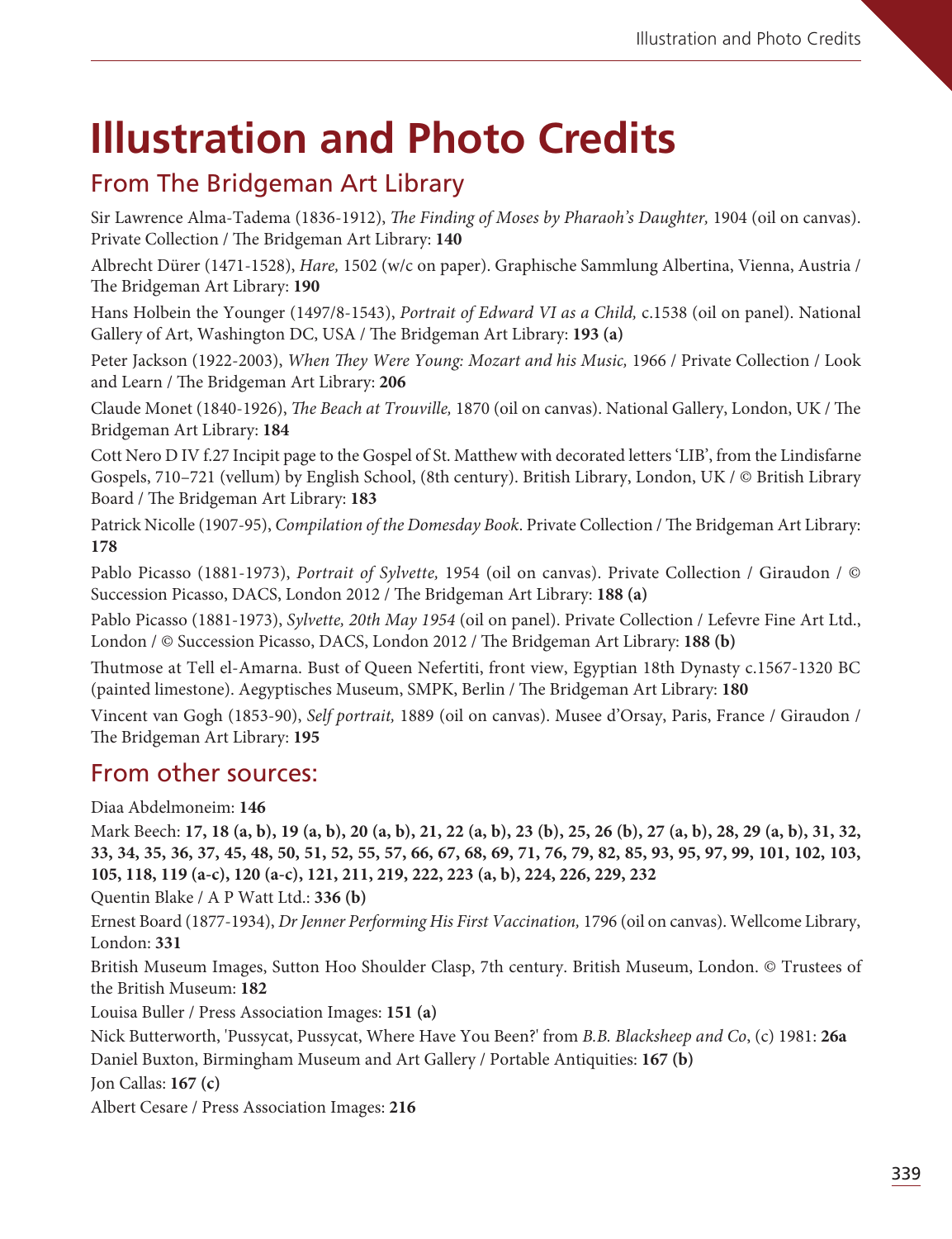Paul Collicutt / Gail McIntosh: **288** Geoff Dallimore: **164 (b)** Michal Daniel, Minnesota Opera's 2010 Production of Cinderella, Minnesota, USA / © Michal Daniel for Minnesota Opera, 2010: **214 (a)** Fabien Dany: **152 (a)** Patrick Dugan: **152 (b)** eresa Elvin: **215 (a)** Peter Firmin: **106, 107, 108, 109 (a, b), 110, 111, 112 (a, b), 113** Charles Folkard: **86 (a), 86 (b), 87, 91, 92** Charles Folkard / Mary Evans Picture Library: **86 (c), 88 (a, b)** Sudha Ganapathi: **147** Steve Henry: **212, 227, 231, 239, 241, 245 (a, b), 246, 256, 259, 269, 271 (a), 287, 304 (b), 305 (a, b), 307 (a), 309, 310 (a), 315, 316 (a), 321, 324 (a, b), 326 (a, b)** David Hockney, The Road to York through Sledmere, 1997 (oil on canvas, 48" x 60"), © David Hockney (photo Richard Schmidt): **189** Gerard Hoffnung, Hoffnung Partnership: **204 (b)** William Hogarth (1697-1764), Self-Portrait at an Easel, c. 1757 (oil on canvas). National Portrait Gallery, London / © National Portrait Gallery, London: **194** Luke Jefford: **238, 265 (a), 276** Dan Kass, ImagesofAnthropology.com: **202 (a)** Bob Kirchman: **300 (b), 316 (b), 317, 318** Edward Lear: **24 (a), 24 (b)** Tanya Lubicz-Nawrocka: **271 (b, c), 272 (a, b), 273 (a, b, d)** Gail McIntosh: **23 (a), 30, 39, 40, 41, 43, 73, 80, 114, 186, 288, 293, 297, 299, 301, 302 (a), 303 (a, b), 304 (a, c), 311, 322, 325** Neil Munns / Press Association Images: **320 (a)** NASA: **319, 320 (b)** Mark Otton: **127, 148, 153, 156 (a), 159, 162, 166, 170, 176 (a), 298** and owls passim Harold John Phillips: **164 (a)** Photos.com: **2, 4, 11, 15, 126, 128, 129, 130 (a, b), 131, 132, 134 (a, b), 136 (b, c), 137, 139, 143, 150, 151 (b), 154, 155, 160 (a, b), 161, 163, 164, 165, 168, 173, 175, 181, 200 (a-g), 201 (a-c), 202 (b-f), 203 (a-c), 204 (a), 205, 215 (b), 240, 244 (a, b), 245 (c, d), 248, 253, 255, 263, 264, 265 (b), 266 (a, b), 267, 273 (c, e), 274, 275, 277 (a, b), 278 (a-d), 279 (a, b), 282 (a, b), 284, 286, 289, 290 (a, b), 291 (a, b), 292, 294, 295, 300 (a), 302 (b, c), 307 (b), 310 (b), 312 (a, b), 313, 314, 327 (a, b), 328 (a, b), 329, 330 (a, b), 334 (b), 336 (a)** Providence Lithograph Company: **141** Rembrandt van Rijn (1606-1669), Self-portrait in a Flat Cap, 1642. The Royal Collection, London. Supplied by Royal Collection Trust / © HM Queen Elizabeth II, 2012: **193 (b)** Paula Rego (1935), Crivelli's Garden (The Visitation), 1990. The National Gallery, London. Supplied by The National Gallery, London / © Paula Rego: **196** RMN - GP (Agence Photographique de la Réunion des Musées Nationaux et du Grand Palais): **135** David Rowan / Birmingham Museum and Art Gallery: **167 (a)** Mario Sánchez: **133**  E. H. Shephard: **59, 60, 62, 65**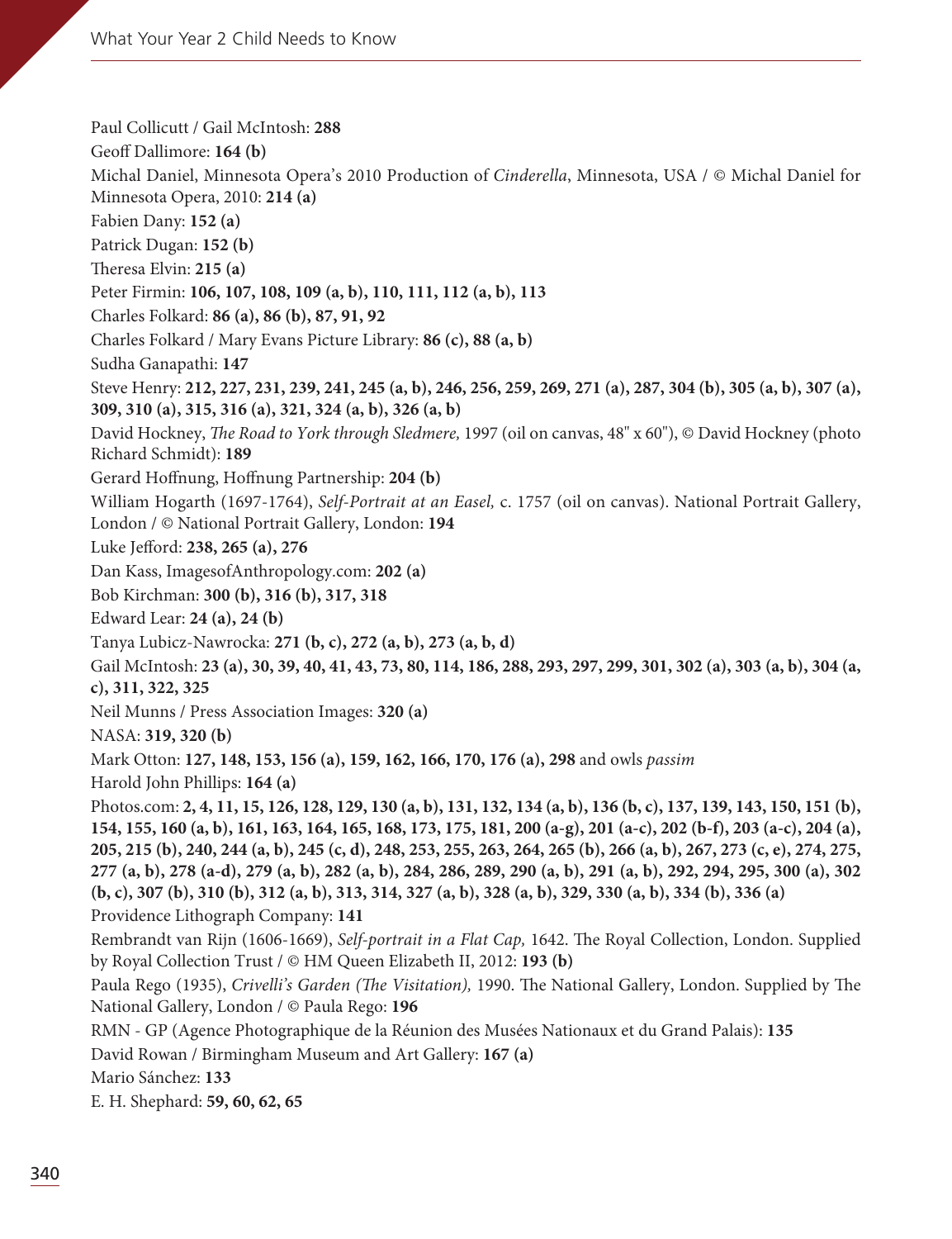Stomp (www.stomponline.com): **220** Les Stone, International Bird Rescue Research Center (IBRRC): **301 (a)** Gaspard-Félix Tournachon (1820-1910), Louis Pasteur, 1895. Dibner Library of the History of Science and Technology, Washington, DC, USA: **332** Hamo Thornycroft (1850-1925), King Alfred the Great, 1899 (bronze) Winchester: 169 United States Library of Congress / Wikimedia Commons: **218, 334 (a)** Vincent van Gogh (1853-1890), *The Good Samaritan*, 1890 (oil on canvas). Kröller-Müller Museum, Otterlo, The Netherlands: 144 Johannes Vermeer (1632-1675), *The Music Lesson*, 1662-1665 (oil on canvas), The Royal Collection, London. Supplied by Royal Collection Trust / © HM Queen Elizabeth II, 2012: **191** Leonardo da Vinci (1452-1519), Mona Lisa, 1503-1506 (oil on panel) / Louvre, Paris, France: **192** James A. McNeill Whistler (1834-1903), Arrangement in Grey and Black No. 1 (also called Portrait of the Artist's Mother), 1871 (oil on canvas). Musée d'Orsay, Paris: **185**  Wikimedia Commons: **134 (c), 136 (a), 144, 149, 169, 174, 176 – 177, 214 (b), 296, 335** Anders Beer Wilse: **157** The Zuits: 217

## **Text Credits and Sources**

#### Poems

'Cats Sleep Anywhere' by Eleanor Farjeon. © The Estate of Eleanor Farjeon. Used with permission of David Higham Associates.

'Hope' from Collected Poems of Langston Hughes (Vintage) by Langston Hughes. © The Estate of Langston Hughes. Used with permission of David Higham Associates.

'I Know All the Sounds That the Animals Make' from Something Big Has Been Here by Jack Prelutsky. © Jack Prelutsky. Used with permission of HarperCollins Children's Division.

'Jumbo Jet' by Spike Milligan. © Spike Milligan Productions. Used with permission of Spike Milligan Productions.

'Rope Rhyme' from Honey, I love and Other Poems by Eloise Greenfield. © Eloise Greenfield. Used with permission of Eloise Greenfield.

'Scissors' from Please Mrs. Butler by Allan Ahlberg. © Penguin Group. Used with permission of Penguin Group.

### Stories

'All Stories Are Anansi's', adapted from The Hat-Shaking Dance and Other Tales from the Gold Coast by Harold Courlander (Harcourt, Brace & World, Inc.) 1957.

'The Boy at the Dike', adapted from 'The Leak in the Dike' in Everyday Classics Third Reader by Franklin Baker and Ashley Thorndike (Macmillan) 1920.

'Brer Rabbit and the Tar Baby', adapted from Uncle Remus and his Legends of the Old Plantation by Joel Chandler Harris (David Bogue) 1881.

'The Frog Prince', adapted from Grimm's Household Tales, translated and edited by Margret Hunt (George Bell and Sons) 1884.

'Hansel and Gretel', adapted from Grimm's Household Tales, translated and edited by Margret Hunt (George Bell and Sons) 1884.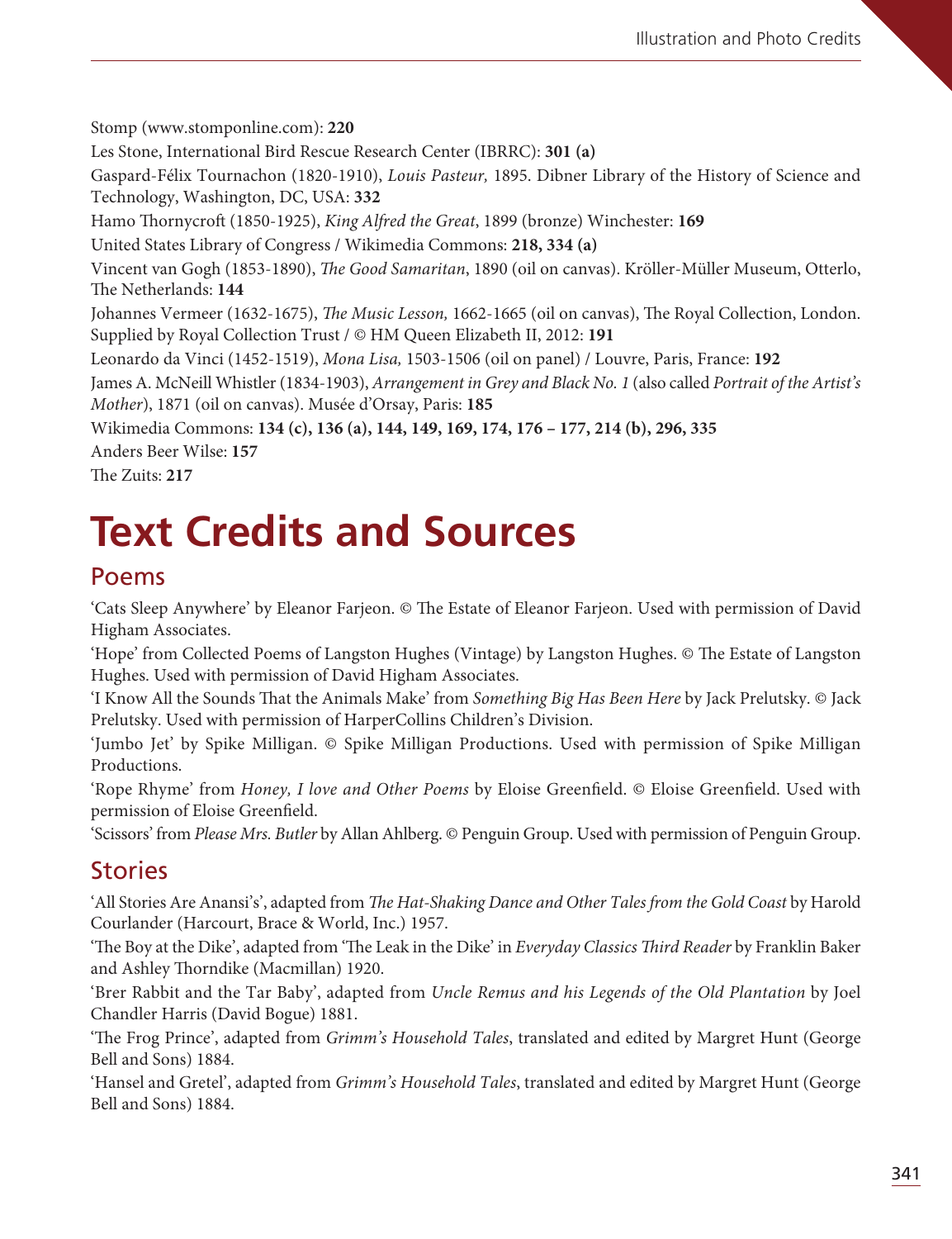'In Which Tigger Comes to the Forest and Has Breakfast', from The House at Pooh Corner by A. A. Milne, illustrations by E. H. Shephard (Egmont) 1926. Text  $\circledcirc$  The Trustees of the Pooh Properties 1926. Image  $\circledcirc$ The Estate of E. H. Shephard. Used with permission of The Trustees of the Pooh Properties and The Estate of E. H. Shephard.

'Issun Boshi: One-Inch Boy', retelling by Lindley Shutz and John Holdren from multiple sources.

'It Could Always be Worse', adapted from A Treasury of Jewish Folklore by Nathan Ausubel (Random House) 2000. © 1948, 1976 by Crown Publishers, Inc. Used by permission of Crown Publishers, Inc.

'Jack and the Beanstalk', adapted from English Fairy Tales by Joseph Jacobs (David Nutt) 1890.

'The King of the Nogs', from *The Saga of Noggin the Nog* by Oliver Postgate (HarperCollins) 1994.  $\circledcirc$  Dan Postgate, Smallfilms. Used by permission of Dan Postgate. Obtained courtesy of The Dragons' Friendly Society (www.dragonsfriendly.co.uk).

'The Knee-High Man', from The Knee-High Man and Other Tales retold by Julius Lester (Kestrel) 1974. © Julius Lester. Used by permission of Julius Lester.

'Medio Pollito', a retelling by E. D. Hirsch, Jr. from multiple sources.

'The Pied Piper of Hamelin', a new retelling freely incorporating and adapting lines from the famous poem by Robert Browning, and also from versions in The Merrill Fourth Reader by Franklin Dyer and Mary Brady (Merrill) 1916; *The Progressive Road to Reading: Book Two* by Georgine Burchill et al. (Silver, Burdett and Co.) n.d.; Child Life in Tale and Fable: A Second Reader by Etta and Mary Frances Blaisdell (Macmillan) 1909.

'Pinocchio', adapted from *The Adventures of Pinocchio* by C. Collodi (J. M. Dent) 1905.

'The Princess and the Pea', adapted from the original story by Hans Christian Anderson, translated Alfred Wehnert (Bell and Daldy) 1866.

'Puss-in-Boots', adapted from 'The Master Cat or Puss in Boots' in The Blue Fairy Book, edited by Andrew Lang (Longmans, Green, and Co., ca. 1889).

'Rapunzel', adapted from Grimm's Household Tales, translated and edited by Margret Hunt (George Bell and Sons) 1884.

'Rumpelstiltskin', adapted from Grimm's Household Tales, translated and edited by Margret Hunt (George Bell and Sons) 1884.

'Sleeping Beauty', adapted from The Blue Fairy Book, 5th edition, edited by Andrew Lang (Longmans, Green, and Co.) 1891.

'Tom Thumb', adapted from Household Stories from the Collection of the Brothers Grimm translated by Lucy Crane (Macmillan) 1886 and translations from Grimms' Kinder und Hausmärchen by Edgar Taylor and Marian Edwardes.

While every care has been taken to trace and acknowledge copyright, the editors tender their apologies for any accidental infringement where copyright has proved untraceable. They would be pleased to insert the appropriate acknowledgement in any subsequent edition of this publication.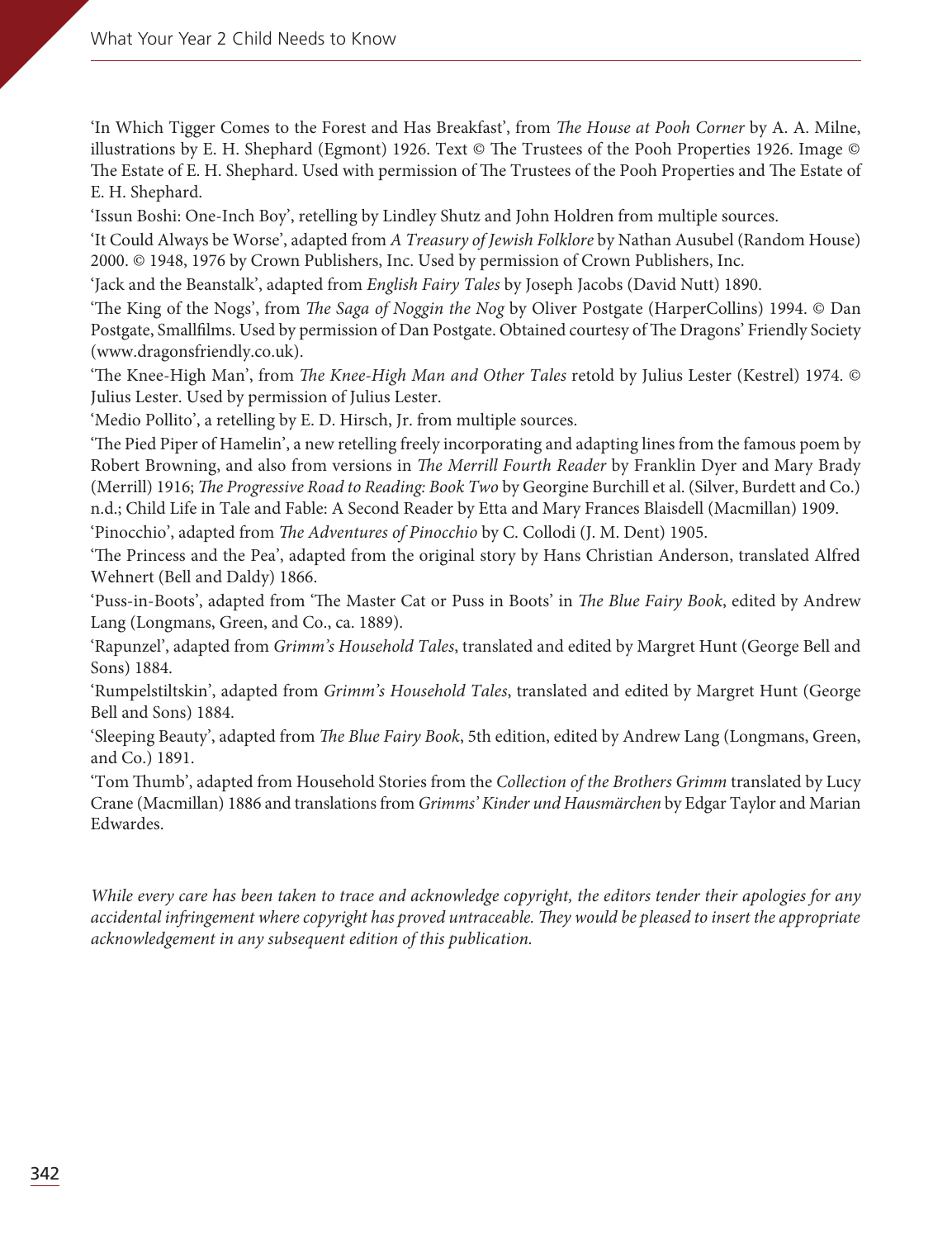### **Index**

Acorns, **287** Acting out stories/scenes, **17** Aesop's fables, **32–37** Aethelbert, King, **173** Africa, **15**, **125–7**, **148** first humans and, **125** stories from, **37–40**, **72** African American folktales, **43–47** Agricola, Roman General, **161** A Good Play, **22** Ahlberg, Alan, **28** Aidan, St, **173–74** Air, **293–95**, **307–09**, **314**, **323**, **327** plants and, **293–94** water and, **293–94** Akhenaten, **128** al–Amin, **145** Aldrin, Buzz, **319–20**, **323** Alfred the Great, **169–71** burns the cakes, **170–71** Allah, **146–47** Allegro, **205** 'All Stories Are Anansi's' **37–40** Alphabet, **3** logic of English, **2** Amenhotep, **128** America, **15, 148, 157**  Amethyst, **330** Amon, **132** Amundsen, Roald, **157–58** Anansi, **37** Ancient Egypt, **123–36**, **138–42**, **158**, **163**, **173** animal gods and, **129**, **132** art in, **133–34** farming in, **125–26** Moses and, **139–41** Rosetta Stone, **130**

Andersen, Hans Christian, **72**, **92–93** Andrew, St, **150** Anglo–Saxons, **163–67** Anglo–Saxon kingdoms, **165–66** legends, **165** Staffordshire hoard, **167** Sutton Hoo excavation, **164, 182** treasure, **164**, **167** Animal gods, **132** Animals animals who eat other, **289**, **293–94**, **296** badger, **287–88** bears, **58**, **289**, **293–94**, **323** birds, **132**, **287**, **301** bulls, **136** caterpillar, **293**, **294** cats, **24, 26, 204**, **289** clams, **292** cows, **29, 178**, **289**, **331**, **332** crocodiles, **130–2** in desert, **290**, **291** dinosaurs, **295**, **296** dogs, **289**, **307**, **333** dolphins, **292**, **300** duck, **204** elephants, **25, 289**, **300** endangered, **294**, **295** extinct, **295**, **296**, **301** fables about (Aesop's), **32–37** as food, **289–90** food chain and, **293–94**, **300** fox, **287–88** frogs, **190**, **292** grub, **287**, **290** habitats and, **155**, **285**,

**286–95**, **301** heron, **291–92** horses, **289**, **323** insects, **287–91**, **293** jaguar, **295** jellyfish, **292** lions, **131–2**, **136**, **289** lizards, **290–91** mouse/mice, **288**, **289** moles, **290** in ocean, **292**, **300** octopus, **300** orangutan, **294** owl, **24** oyster, **292** pig, **178** polar bear, **286–87**, **326** rabies and, **333** reindeer, **155** in rainforests, **295** salamanders, **292** shark, **289**, **292**, **300** snakes, **289** spiders, **288** squirrels, **287**, **288** starfish, **292** tigers, **289** in underground habitat, **290** in water habitat, **291–92** whales, **292**, **300** worms, **287**, **290** Antarctica, **148**, **157–58** Arabia, **127**, **145–47** Archaeologists, **130**, **133**, **135**, **164**, **167** Ancient Egypt and, **130**, **133** Archaeology, **164** Archbishop of Canterbury, **173** Arctic Ocean, **297**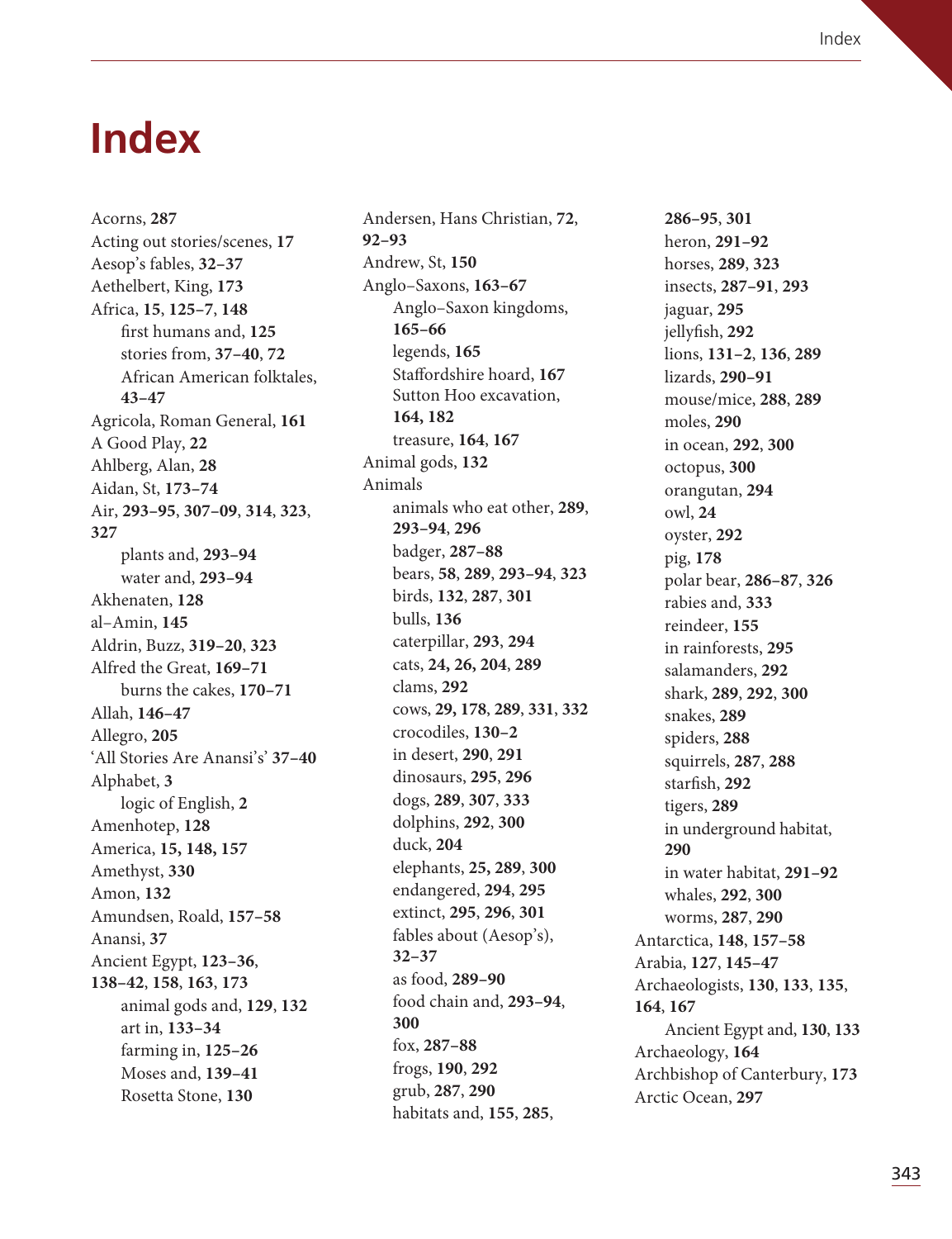Armour, **123**, **164**, **167** Armstrong, Louis, **218** Arrangement in Gray and Black, **185** Art, colours and, **184–86** lines and, **187–89** portraits, **192–95** shapes and, **187**, **189** texture and, **190–91** Asia, **125**, **127**, **134**, **148**, **168** Astronauts, **319–20, 323** Astronomy, **319–25** Atlantic Ocean, **127**, **152**, **154**, **157**, **297**, **298** Atoms, **309** Augustine, St, **173** Australia, **148** Austria, **205**, **207** Babylon, **136–37** Bach, **209** Baking, measurements in, **310** Ballerina, **215** Ballet, **215–16** Band, **203**, **217** Banjo, **201** Bassoon, **202–03** Baths, Roman, **161**, **163** Batteries, **315**, **316**, **333** Battle of Hastings, **175**, **177** Battle of the Medway, **160** Bayeux Tapestry, **176–77** Beach at Trouville, The, 184 Bears, **58**, **289**, **293–94**, **323** polar, **286–87**, **326** Beat of heart, **303** in music, **220** Bede, **174** Beethoven, Ludwig van, **209** Belloc, Hilaire, **22** Ben Nevis, **150** Bethlehem, **143**, **144** Bible, **139–47**, **174**, **196**

'Billy Boy', **224** Birds, **132**, **210**, **287** flute sounding like, **202** oil spill and, **301** Blarney Stone, The, 152 Blood, **303–04** Body. See Human body Bones dinosaur, **296** skeletal system and, **302–03** song 'Dry Bones', **226** Book of Kells, The, 174 Boudicca, **160–61** 'Boy at the Dyke, The', 41-43 'Boy Who Cried Wolf, The', **32–33** Boy Who Cried Wolf: A Play, **114–17** Brachiosaurus, **296** Brain, **304–05** Brass instruments, **203**, **204** Bread, **126** 'Brer Rabbit and the Tar Baby', **43–47** British Museum, **130**, **133**, **164** 'Brother John/Frere Jacques', **226** Brothers Grimm, **14**, **48–58, 68–72, 97–105** Buildings in Roman times, **163** habitats and, **294** See also Monuments Bulls, **136** Burgess, Gelett, **29**, **31** Cactus plants, **291** Caesar, Julius, **160** Calendar, **269–70** Canada, **157** Capital letters, **6**, **9** Carnivores, **289**, **296** Castanets, **200**

Caterpillar, **293**, **294**

'Cats Sleep Anywhere', **29** Catuvellauni tribe, **160** Celsius, **311**, **313–14**, **327** Céilidh dancing, **215** Centimetres, **311–312** Chanukah, **142** Charlie Parker Played Be Bop, **218** Charlotte's Web, **xviii**, **8**, **122** Chaucer, **150** Chemicals, **316** Edison, Thomas, and, 333 Chesterton, G.K., **14** Chicken pox, **331** Children of Israel, **139** China tangram, **268** Great Wall of, **161**, Christ, **142–43** Christianity, **138**, **142–145**, **147** in Britain, **172–74** Muhammad and, **145** Christmas (first), **142–43** Cinderella, **213–14**, **216**, **217** Circles (shapes), **187–89**, **267–68** Circulatory system, **303** Clams, **292** Clarinet, **202**, **203**, **204** Classical music, **209** Classifications, **238** Claudius, Emperor, **160** Clavier, **205** Clock, **269**, **271–73** Code of Hammurabi, **137** Coins computations with, **263–66**, **275** Colds, **306** Cold temperature, **154–58**, **161**, **286**, **310**, **313–15**, **326** Collage, **188** Collodi, C., **86** Colours, primary, **186**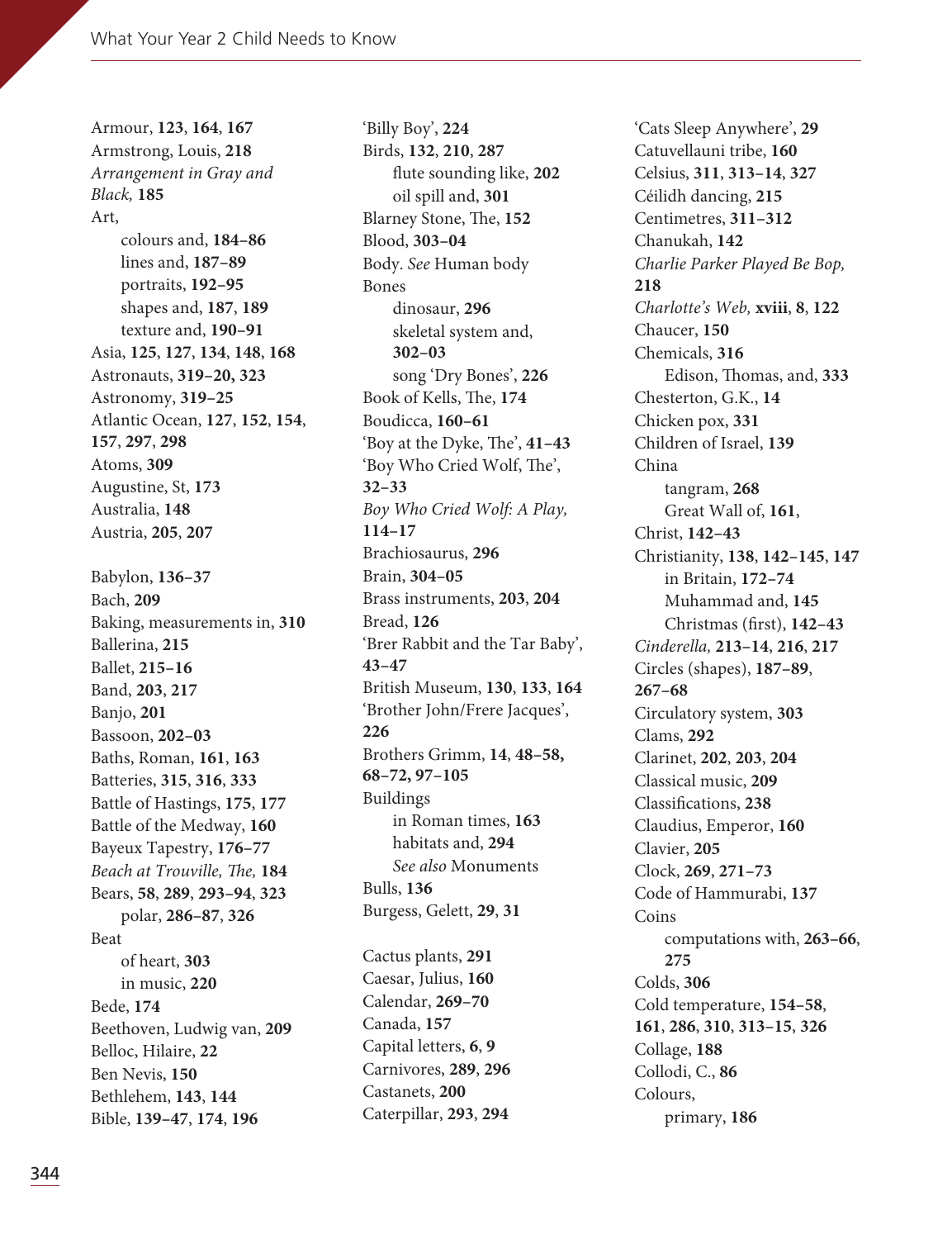Columba, St, **173–74** Composers, **199**, **205–09** See also Opera; Symphonies Conductor of orchestra, **204** of electricity, **317**, **318**, **319** Constellations, **323** Continents, **125**, **148** names of, **148** and crust of earth, **326–27** Contractions, **9** Cooking, measurements in, **310–11** Copernicus, Nicolaus, **324–25** Copper, **317**, **330** Core (of earth), **326**, **327** Cornet, **218** Counties, **148**, **165** Counting, measurements and, **311** See also Measurement Countries of the British Isles, **149** Cowpox, **331–32** Cows, **178**, **289**, **331**, **332** Crabs, **292** Crivelli's Garden, **196** Crocodiles, **130–32** Crops, in Egypt, **125–26**, **141** in Mesopotamia, **136** Crust (of earth), **326–27** 'Cucaracha, La (The Cockroach)', 223 Cuneiform writing, **134–35** Cylinder, **268** Cymbals, **200** Dancing, **214–26** David, St, **151**, **173** Day and night, **325** Decoding, **1–4**, **12** Degrees, **313–14**

Desert, **125**, **290–91**, **294** and crust of earth, **327** Diamonds (precious stones), **330** Dictation exercises, **8** Difference (vs. likeness), **238** Digestive system, **303–04** Dinosaurs, **295**, **296** Direction words, **268** Diseases, vaccination and, **306**, **330– 33** See also Germs; Sickness Distance (measuring), **311–12** Dr Seuss, **3** 'Dog in the Manger, The', 34 Dogs, rabies and, **333** Dolphins, **292**, **300** Domesday Book, The, 178 Drama, **114–17** with music and opera, **213–14** Drum, **200**, **220** 'Dry Bones', **226–27** Dukas, Paul, **210**, **212** Dürer, Albrecht, **190** Eadfrith, **174**, **183** Earth (the planet), **295**, **297**, **299**, **301**, **323–24** as part of solar system, **320–22** inside the, **326–27** layers of, **326** minerals of, **329–330** moon and, **322–23** movement of, **286**, **324–25**

> rocks of, **328–29** sun and, **320–21**

Ecclesiastical History of the English People, The, 174 Edison, Thomas, 317, 333-35

Earthworms, **290** Easter, **145**

Edward the Confessor, King, **170**, **175–77** Edward VI as a Child, **192–3** Egypt, **125–34** See also Ancient Egypt Electrical sockets, **319**  Electricity, **285**, **315–19**, **335** conductors of, **317–18**, **319** Edison, Thomas, and, 333– **35** safety around, **319** static, **315** Elephants, **289** Encoding, **3** Endangered animals, **294–95** Epic of Gilgamesh, **135** Equator, **326** Errors, correcting, **11** Euphrates, **134–35** Europe, **127**, **148**, **154–55**, **158**, **298** and the Vikings, **172** and monasteries, **174** Exclamation mark, **9** Exodus, **141** Expedition to the South Pole, **157–58** Experiments, **186**, **285**, with air, **308** about day and night, **325** with electricity, **317–319** See also Static electricity by Thomas Edison, 333 by Jenner, Edward, **331–32** by Rosalind Franklin, **335** by Louis Pasteur, **333** with water, **292** Extinct animals, **295–96** Extinct fish, **301** Fahrenheit, **313**, **314** Fairy tales, **14**, **72** Fantasia, **212** Farjeon, Eleanor, **29**

Farmers, **124**, **126**, **163**, **172**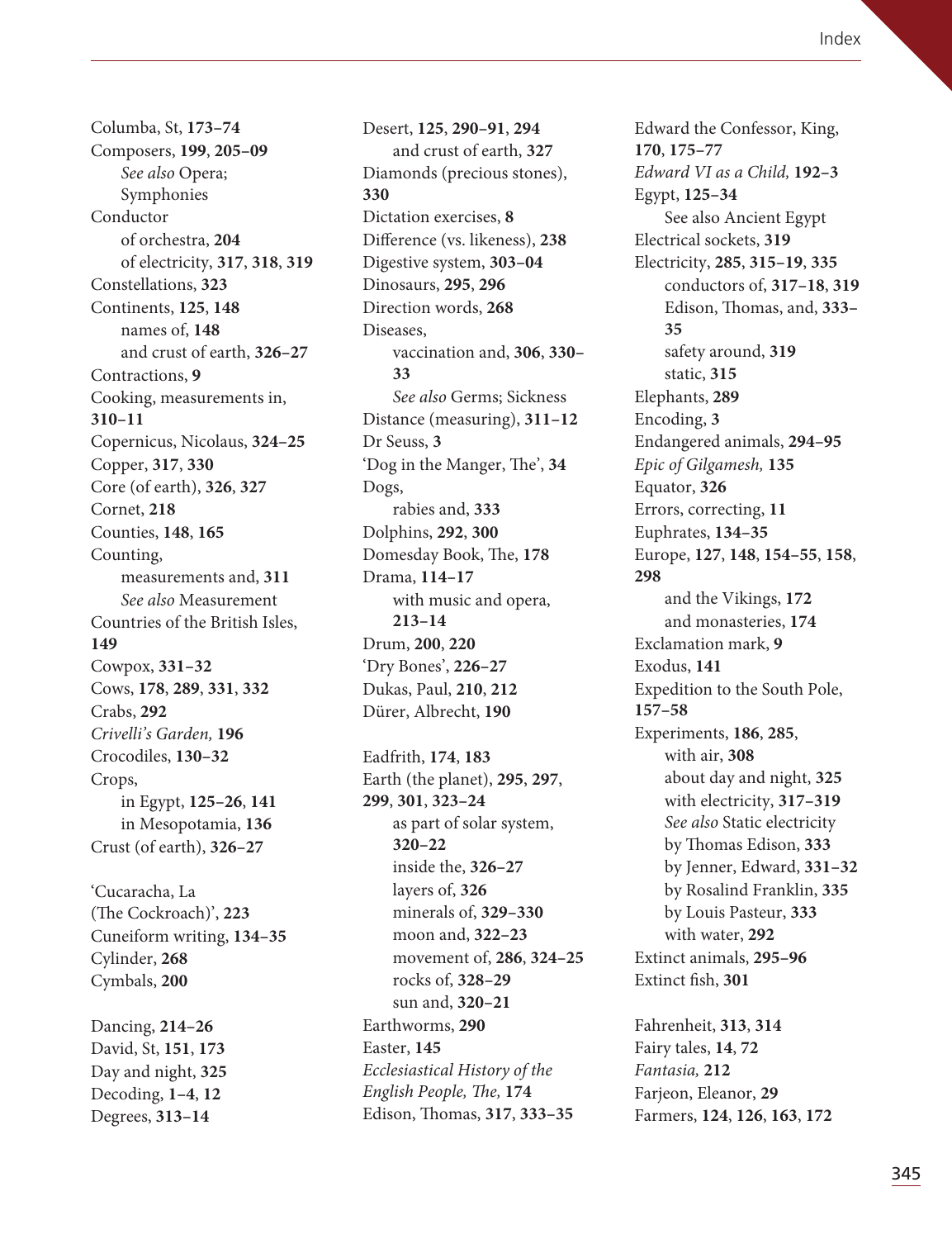Feet (measurement), **311** Ferns, **290** Fertile ground, **126** Festival of Lights, **142** Fever, **305**, **314**, **331** Fiction, **1** reading aloud, **4–5** Fifth Symphony (Beethoven), **209** Firmin, Peter, **106** Finding of Moses by Pharaoh's Daughter, **140** Fish, **287**, **289**, **291–94**, **300–01**, **307** bears and, **289**, **294** extinct, **301** food chain and, **291**, **293** oil spill and, **301** starfish, **292** tuna, **300** Fishbourne, Roman villa at, **161** Fishing, **300–01** 'over–', **301** Five senses, **305** Flag, Union Flag/Jack, **149** English, **149** Scottish, **150** Welsh, **151** Flash cards, **246**, **250** See also Number cards Florida, Gulf Stream and, **298– 99** Flu, **306** Flute, **202** Magic Flute, **217** Food animals and, **288**, **293–94**, **300** digestive system and, **303– 04** for human beings, **124**, **126**, **133–34**, **149**, **300** 'junk', **307**

salt for, **330** See also specific foods; Crops; Plants Food chain, **293–94**, **300** 'For He's a Jolly Good Fellow', **231** 'Fox and the Grapes, The,' 33 Fractions, **248–49**, **284** France, **152**, **175** and William the Conqueror, **175–177** Franklin, Rosalind, **335–36** Freezing, **155**, **309**, **314**, **333** French horn, **203** 'Frere Jacques/Brother John', **226** 'Frog, The', 22 Frog and Toad books, **6** 'Frog Prince, The', 48-51 Frogs, **292** Frost, Robert, **23** Gabriel, **143**, **146** Gaelic, **150–52** Gag, Wanda, **14** Games direction, **268** language, **11** maths, **239**, **250**, **255** memory, **11** Simon Says, **268** word, **12** Gannet, **301** Gases, **307–09** inside the earth, **327** sun and, **320** Gate of Ishtar, **136** Genius, **205** Geometry, **267–68** George IV, **332** George, St, **149** Germs, **305–06** Jenner, Edwards and, **331** Pasteur, Louis, and, **332–33** Geyser, **327**

Gilgamesh, **135** Globe, **125**, **326** God, **138** Jesus and, **143–45** Moses and, **139–41** Muhammad and, **145–47** Goddesses, **322** God–kings, **128**, **132** Gods, in Ancient Egypt, **128–29**, **132**, **138** in Mesopotamia, **135–36**, **138** Vikings and, **169** Godwinson, Harold, **175–77** Gold as mineral, **329** Golden Rule, **82** 'Good Play, A', **22** Good Samaritan, **144** Good Samaritan, parable **144– 45** 'Goose That Laid the Golden Eggs, The', 37 'Grand Old Duke of York, The', **222** Grampians, **150** Granite, **328** Graphs, **247** Great Britain, **149** Great Sphinx, **131** Greenfield, Eloise, **27** Grimms Fairy Tales. See Brothers Grimm Grub, **290** Guitar, **201** Gulf of Mexico, **298** Gulf Stream, **298** Habitats, chemicals and, **301** destroying, **294–95** See also Nature Hadrian's Wall, **161** Hair, static electricity in, **315**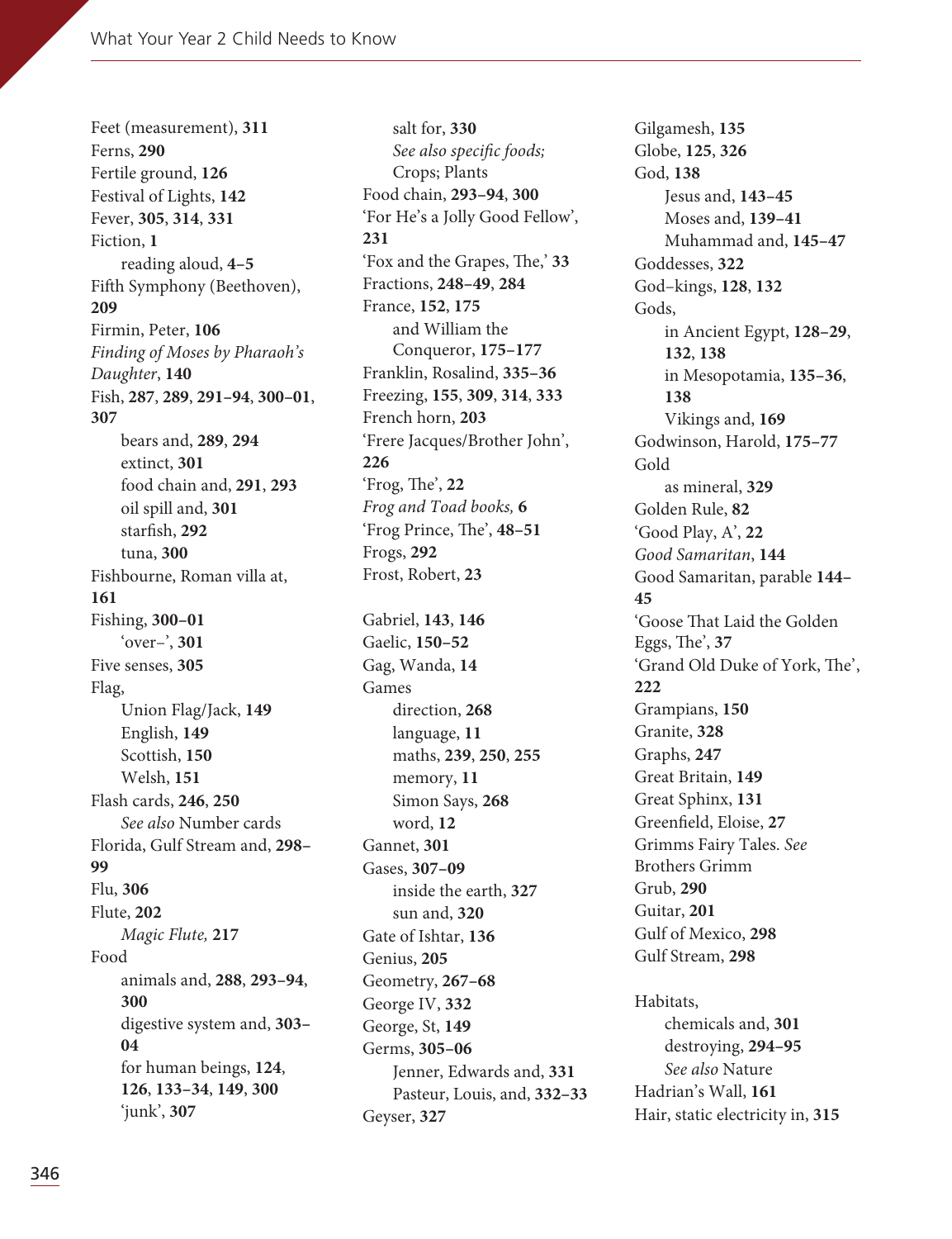Halite, **330** Hammurabi, **137** Handel, **214** Hands washing, **307** Handwriting, **1** charts for, **6–7** workbooks for, **12** 'Hansel and Gretel', **51–58** opera, **213–14, 217** Hardrada, Harald, **175** Hanukkah, **142** Harmony, **199**, **219** Hatshepsut, **128–29** Health, **305–07** Hearing, **305** Heart, **303** Height, **312** Henry VIII, **123**, **192** Herbivores, **289**, **296** Hermit crabs, **292** Heron, Grey, **291** Hieroglyphics, **129–30**, **135** Hockney, David, **188–89** Hoffnung, Gerard, **204** Hogarth, William, **194** Holbein, Hans, **192** 'Hope', **23** Horizon, **324** Horn, French, **203** Horses, **289** Horus, **132** House at Pooh Corner, The a selection from, **58–65** Houses, **123**, **148**, **163**, **172**, **294** Hughes, Langston, **23** Human body, **285**, **301–07** Hundred table, **260** Hunting, **125** in ancient Egypt, **126**

'I had a little nut tree', **233** Ice Age, **123**, **125**, **129** 'If Wishes Were Horses', **17** Igneous rocks, **328** 'I Know All the Sounds that the Animals Make', **26** Improvising, **217** Inches, **311**–**12** Independent readers and writers, **3–4**, **8** Indian ocean, **127**, **297** Insects, **287–91**, **293** Instruments (musical), **200–04** Inventions, **334**, **335** Irish dancing, **152** Iron ore, **330** Isadora, Rachel, **218** Ishtar, **136** Islam, **138**, **145–47** 'Issun Boshi: One–Inch Boy', **14**, **17**, **65–67**, **68**, **72** Italy, **154**, **158** opera from, **214** 'It Could Always Be Worse', **73–74**

'Jack and the Beanstalk', **74–79** Jaguar, **295** Jazz, **217–19** Jenner, Edward, **330–32**, **306** Jellyfish, **292** Jesus, **142–45** Judaism, **138–42**, **147** 'Jumbo Jet', **25** Jupiter (the planet), **321** Justice, **137**

King of the Nogs, **106–13** 'Knee-High Man, The', 80-81 Koran, **147**

'La Cucaracha', **222** Lakes, **126**, **150**, **156**, **292** Language games, **11** Lava, **327**, **328** 'Lavender's Blue', **234** Laws, **125**, **137**, **163**, **170**, **301** Lear, Edward, **24** Leaves, **155**, **288**, **289**, **290**, **293**, **294**, **295** Length, **311** Leonardo da Vinci, **192** Lester, Julius, **80** Letter–sound patterns, **3**, **5**, **10**, **12** Light bulb, **316–319**, **335** Light switch, **315** Limestone, **328–29** Lindisfarne Gospels, **183** Lindisfarne Monastery, **168**, **174–75** Lines, **187**, in mathematics, **239**, Lions, **132**, **136**, **289** Liquid, **307–09**, **313–15**, **327**, **333** Listening, **4**, **5** Litter, ocean and, **301** 'Little Mermaid', **156** Lizards, **290–91** Location (terms of), **268** Lough Neagh, **152**

Machines, **316**, **334** 'Maestro', **204** Magic Flute, The, 217 Magnetic letters, **12** 'Maid and the Milk Pail, The', 35 Makkah, **145** Mantle (of earth), **326**, **327** Maracas, **200** Marble, **328–29** Marching band, **203** Mars ('the red planet'), **321**, **323** Matter, atoms and, **309** Maypoles, **214** Measles, **332** Measurement, **269**, **310–14** Mecca, **145–47** Medicine, **174**, **306**, **333**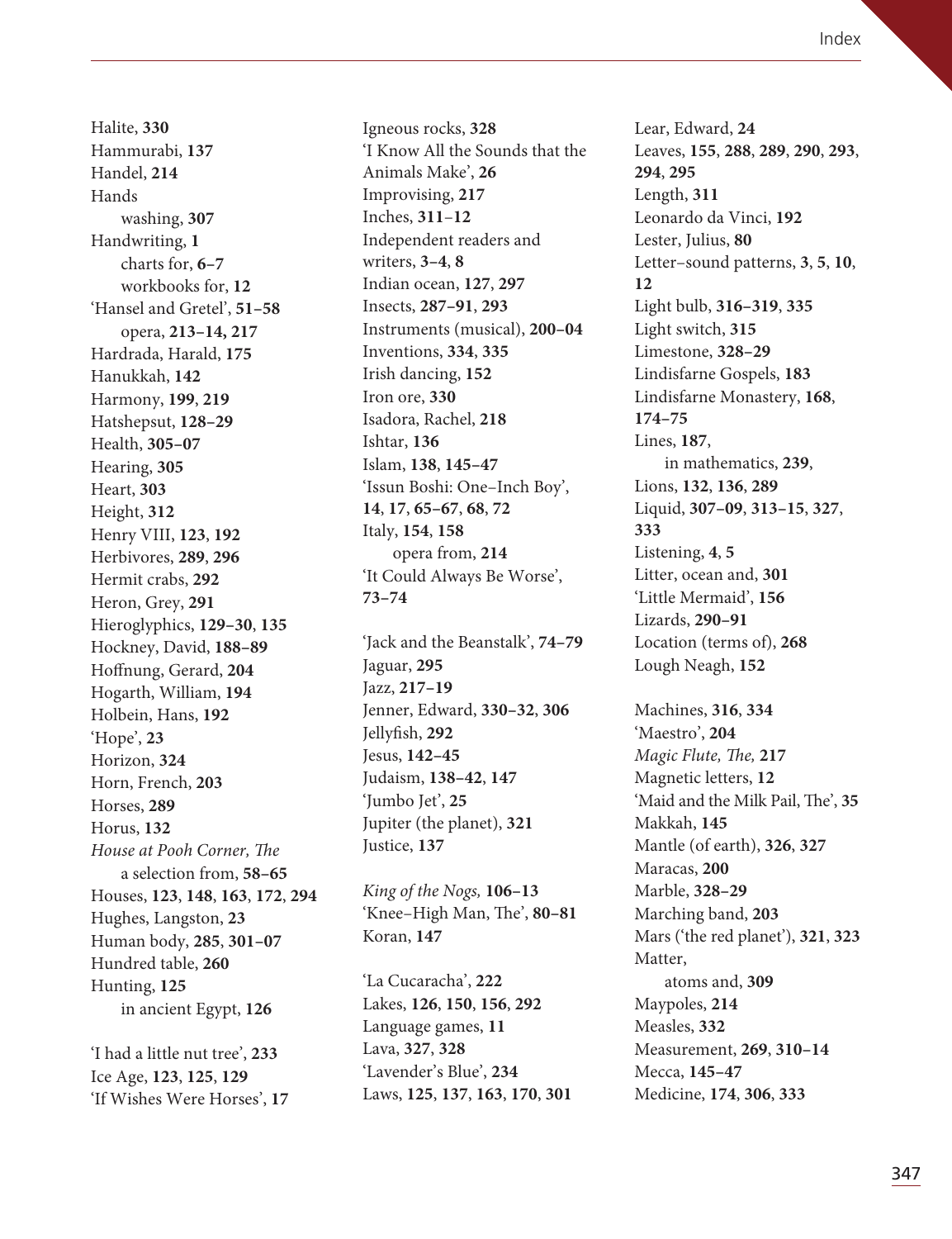See also Diseases 'Medio Pollito', **81–82** Medway, Battle of the, **160** Melody, **219–20** Memory games, **11** Menorah, **142** Mercury (the planet), **321** Mesopotamia, **134–37** Messiah, **142–43** Metals, electricity and, **319** Metamorphic rocks, **328–29** Mice, **287**, **288**, **289** 'Michael Finnigan', **222** 'Michael Row the Boat Ashore', **231** Microbes, **332** Microscope, **332–33** Milk, pasteurised, **332–33** Milligan, Spike, **25** Milne, A.A., **58** Minerals, **329–30** Minuet, **205** Miriam, **139–40** Molecules, **309**, **335** Moles, **290** Mona Lisa, **192** Monet, Claude, **184–85** Money, computations with, **263–67** Moon, **319–20**, **322–23** Morris Dancing, **215** Moses, **139–42**, **147** Moses parting the sea to let the Hebrews escape, **141** Mosques, **147** Mosses, **290** Mount Snowdon, **151** Mozart, Wolfgang Amadeus, **205–07** Muhammad, **145–47** Mummy, **132–33**, **181** Munros, **150** Murals, **195–96** Muscular system, **303**

Music Lesson, The, 191 Musical notation, **221** Muslims, **145–47** 'My Shadow', **30–31**

Nazareth, **142** Nefertiti (Queen of Egypt), **128**, **180** Neptune (planet), **321** Nervous system, **304** Nile, River, **124–127**, **131**, **134**, **139–41** Noah, **147** Normans, **175–78** North Pole, **154–55**, **157–58**, **286**, **326** Number cards, **239**, **246**, **255**, **258** See also Flash cards Number lines, **239** Numbers, **240–43** even, **244** greater than, **245–46**, **257** less than, **245–46**, **257** odd, **244** ordinal numbers, **241** place value, **241–43** Nutcracker, The, 216 Nutrients, plants and, **293–94**

Oboe, **202**, **204** Oceans, **297–300**, **324**, **326–27** Octopus, **300** Oil lamps, **334** Oil spill, **301** 'Old Faithful', **327** Omnivores, **289** 'On Top of Old Smoky', **213**, **233** Opera, **213–14**, **217** Orangutan, **294** Orbits, **320**, **322** Orchestra, **204** Ovals (shapes), **187**

Over (concept of), **268** 'Owl and the Pussycat, The', 24 Oxford and Cambridge Boat Race, **149** Oysters, **292**

Patrick, St, **152**, **173** Passover, **141** Pasteur, Louis, **306**, **332–33** Pasteurised milk, **332**, **333** 'Pasture, The', 23 Patterns, **238**, **253**, **260**, **276** Percussion instruments, **200** Peter and the Wolf, **204** Pharaohs, **128–34**, **139–41** Phonemes/phonemic, **2**, **5** Phonetically controlled stories, **5**, **6**, **10**, **12** Phonetic spelling, **3**, **8** Phonics, **1**, **5**, **12–13** Phonograph, **334** Picasso, Pablo, **188** Picts, **161** Picture books, **209** 'Pied Piper of Hamelin, The', **83–85** 'Pinocchio', **86–92** Pitch, **199** Planets, **321–22** Plankton, **300–01** Plants, **289**, **291–95**, **300–01**, **323** Plural words, **9**  Pluto (the planet), **321** Poetry, **17–31** Polar bear, **286–87** Poles North, **154–55**, **157–58**, **286**, **326** South, **154–55**, **157–58**, **326** 'Polly Put the Kettle On', **234** Ponds, **291**, **292**, **294** Posters, **8**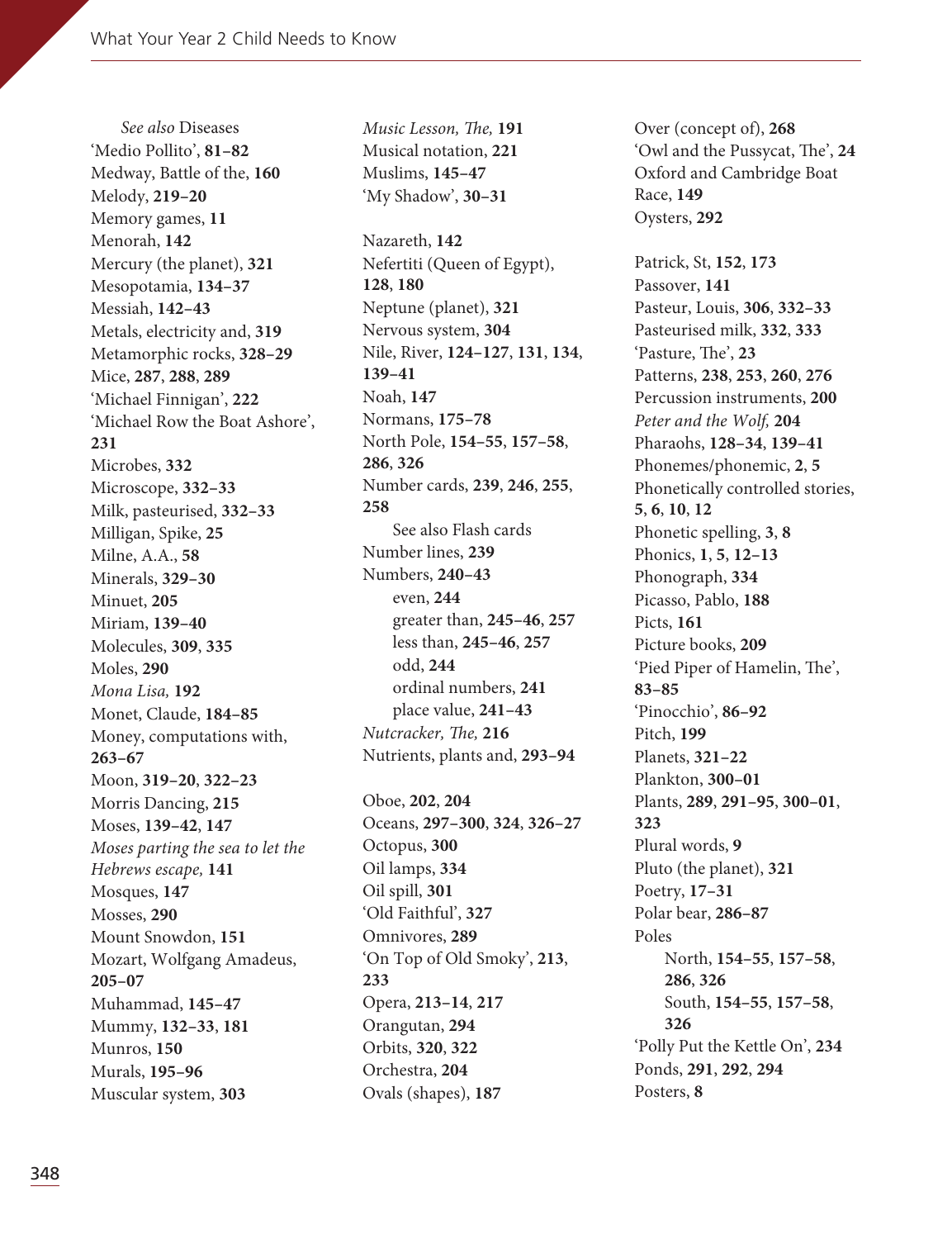Postgate, Oliver, **106** Prelutsky, Jack, **26** 'Princess and the Pea, The', 92–3 Prokofiev, Sergei, **204** Pumice, **328** Punctuation, **7**, **9**, **11** 'Purple Cow, The', 29 'Puss–in–Boots', **94–96** 'Pussycat, Pussycat, Where Have You Been?', **26** Pyramids, **124**, **128**, **131–33** Quartz, **330** 'Queen of Hearts, The', 18 Qur'an, **147** Rabies, **333** Rainforests, **295** Rameses II, **128–30** 'Rapunzel', **97–100** Recorder, **202–03** Rectangles, **187**, **189**, **248–49**, **267–68** Rego, Paula, **196** Religion, **138–47**, **169**, **172–75** Rembrandt van Rijn, **193** Rhymes riddle, **21** traditional, **17–19** See also Poetry Rhyming games, **11** Rhythm, **199**, **220** Riddle rhymes, **21** 'Ring a Ring o' Roses', **27** Road to York Through Sledmere, The, 189 Rocket ship, **319–20**, **322** Rocks, minerals and, **328–30** Romans baths, **161**, **163** in Britain, **158–63** roads, **159**, **161–63**

Roman Empire, **142–45**, **158–63**, **165**, **173** villa at Fishbourne, **161** 'Rope Rhyme', **27** Rose quartz, **330** Rosetta Stone, The, 130 'Row, Row, Row Your Boat', **217–18** Rugby, **152** Ruler, **312** 'Rumpelstiltskin', **100–02** Safety, electricity and, **319** Salamanders, **292** Saliva, **304** Salt, **330** Salt water, **292** Sand, **297**, **299**, **309** Sandstone, **328–29** Saturn (the planet), **321** Scafell Pike, **149** 'Scissors', **28** Scottish identity, **151** Sea, **292**, **297**, **299–301** See also Oceans Seaweed, **292**, **300** Senses, **305** Shakespeare, William, **150** Shannon, River, **152** Sharks, **289**, **292**, **300** Sharman, Helen, **319–20** 'She'll Be Comin' Round the Mountain', **232** Ships, **298–300** Shore, **297–98** Shower, **307** Sight, **290**, **305** 'Sight words', **3**, **5** Silt, **126** 'Simon Says' game, **268** Singing, **199**, **210**, **213**, **217**, **219**, **222–34** See also Music; Songs

Size, measurements and, **310**, **311** See also Measurement Skeletal system, **302** 'Skip to My Lou', **225** Skull, **302** Slaves/slavery, **37**, **129**, **139–41**, **217** Sleep, **307** 'Sleeping Beauty', **103–05** Smallpox, **331–32** Smell, **290**, **305** Snakes, **289** Sneezing, **305–06** Soil, **126**, **134**, **293–94** Solar system, **319–21** Solids, **303**, **307–09**, **320** Solid shapes, **267–68** 'Solomon Grundy', **19** Sorcerer's Apprentice, The, 210, **212** Sorting, **238** 'Sounding out', **5** South Pole, **154–55**, **157–58**, **326** Space measurements and, **312–13** outer, **319–23** Speech/speaking, **2**, **4–5** Sphinx, **131** Spices, **132**, **168** Star of David, **139** Stars, **320**, **323** States of matter, **309** Static electricity, **315** Steam, **309**, **327** Steel, **330** Stethoscope, **306** Stevenson, Robert Louis, **21**, **22**, **30** Stomach, **304** Stomp, **220** Stringed instruments, **201**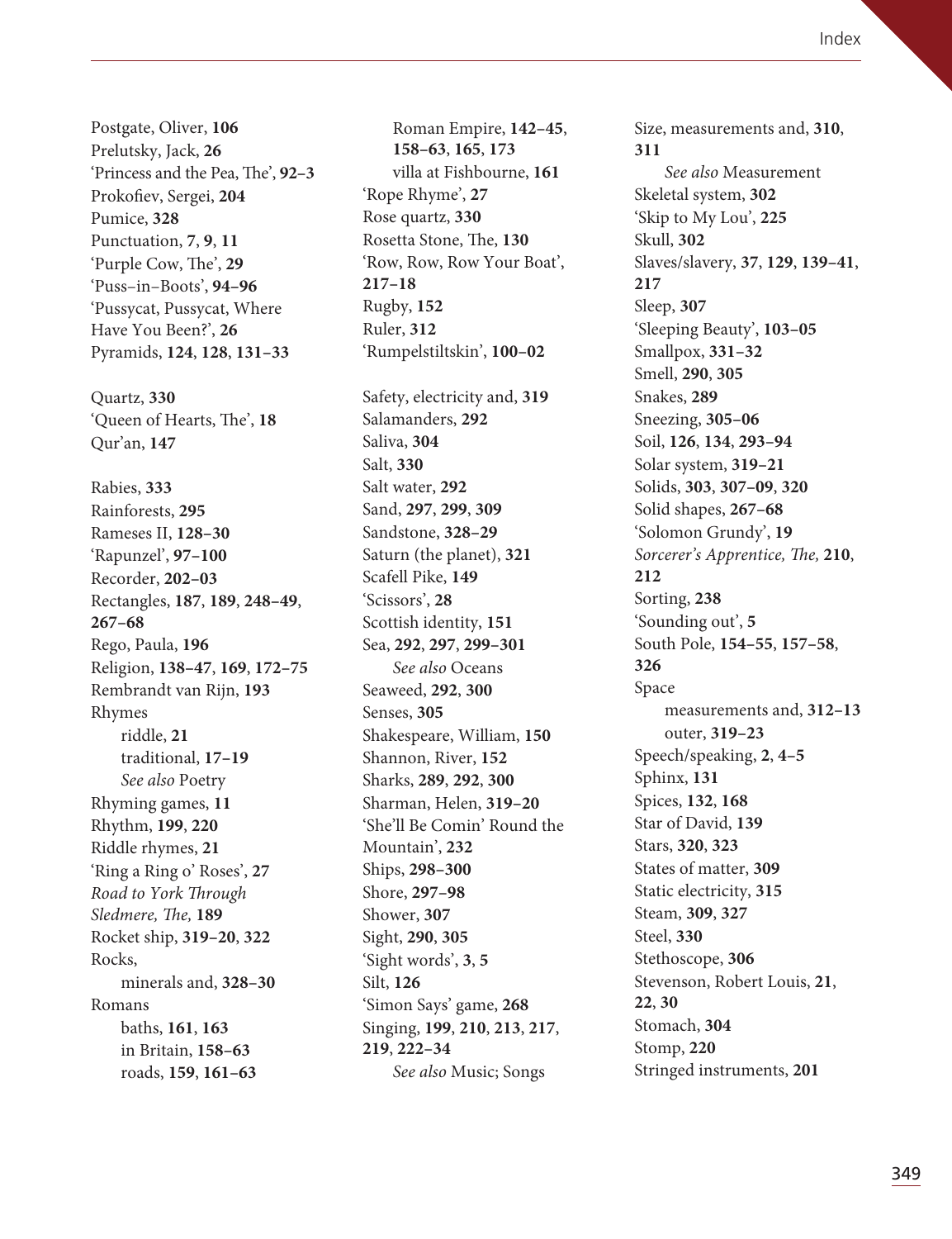Sun, **320–22**, **324–26** Sun god, **136**, **138** Sunshine plants and, **126**, **291**, **293**, **294** north and south poles and, **326** Sutton Hoo ship burial, **163–64**, **166–67**, **182**  $'Swing, The', 21$ Swords, **163–65**, **167–68**, **172** Symphonies, **209** Synagogue, **139** 'Table Manners', **31** Tallies, **239** Tall Tales, **170–71** Tambourine, **200** Tangram shapes, **268** Tap dancing, **214** Taste, **292**, **305**, **310**, **333** Tchaikovsky, Peter Illyich, **209** Teeth, **303** Temperature, **269**, **310**, **313–15** of human body, **305–06** Temples, **128**, **136** Tempo, **199** 'Ten Green Bottles', **230** Texture, **190–91** Thames River, 149 'There's a hole in my bucket', **228–29** ermometer, **306**, **313–315** 'Thirty Days Hath September', **19** Thomas, Dylan, 152 'Three Wise Men of Gotham', **18** roat, **306** Thumbelina, 72 Tides, **297–98** Tigers, **289** Tiger's eye, **330** Tigris, **127**, **134–35**

Time, **269–73** measurements and, **310–11** Tombs, **132** 'Tom Thumb',  $68-72$ Tongue twisters, **20** Torah, **139** Touch, **305**, **307**, **313**, **315** Trees cutting down, **294** in forest, **295** Triangle (instrument), **200** Trumpet, **203** Tuba, **203** Tuberculosis, **332** Tuna fish, **300** Tutankhamun, **128**, **130–34**, **181** 'Twinkle, Twinkle, Little Star', **221** Tyrannosaurus Rex, **296**

Uncle Remus, **43** Ur, **136** Uranus (planet), **321**

Vaccination, **306**, **330–33** Valley of the Kings, **133** Valleys and crust of earth, **327** under ocean, **299** Van Gogh, Vincent, **144**, **194** Self–portrait, **195** Venus (the planet), **321** Vikings, **168–72** Violin, **201** Vocabulary, controlled, **5** Volcanoes, **327**, **328**

Weather gods, **136** Weather thermometer, **314** Weight, **269**, **300** Whales, **292**, **300** 'What Shall We Do With the Drunken Sailor?', **230**

Wheat, **126** Whistler, James McNeill, **185** White quartz, **330** Wild animals, **333** William the Conqueror, **175–78** Wind instruments, **202** Winnie–the–Pooh, **58** 'Wolf in Sheep's Clothing, The', **36** Wolves, rabies and, **333** Woodland, **287–88**, **290–91** Woodpeckers, **287–88** Woodwind instruments, **203** Writing, **1–12** cuneiform, **134–35** Egyptian (hieroglyphics), **129–30**, **135** goals for, **3–4**, **8** learning, **2**, **10–11** rules, **9** Writing notebook, **10** Written language/English, **1–2**, **12**

X–ray machine, **302** Xylophone, **200**

'Yankee Doodle', **213**, **220–2**1 York, **161**, **172** Young Hare, **190**

Ziggurat, **136**